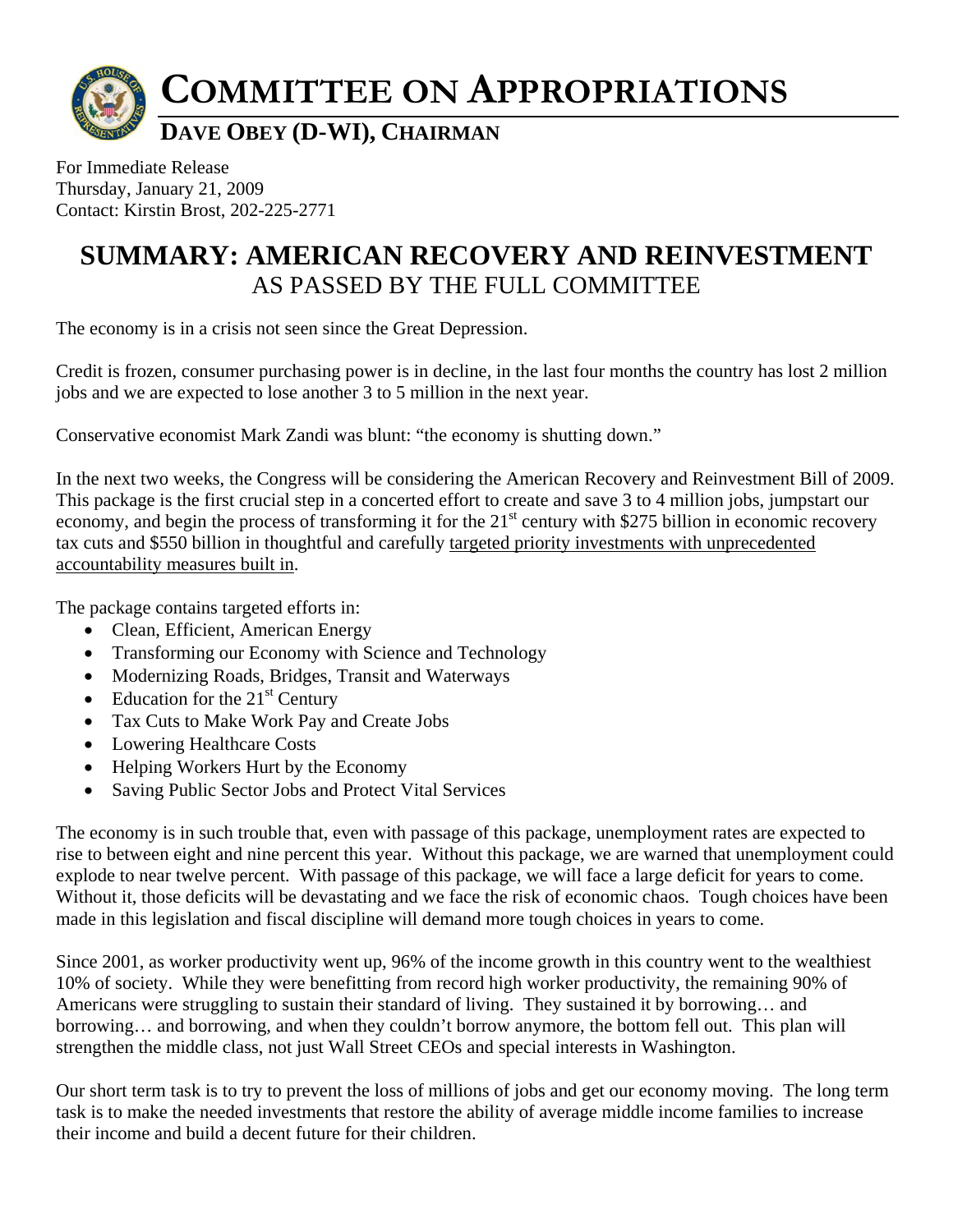#### **EXECUTIVE SUMMARY**

**Unprecedented Accountability:** A historic level of transparency, oversight and accountability will help guarantee taxpayer dollars are spent wisely and Americans can see results for their investment.

- In many instances funds are distributed through existing formulas to programs with proven track records and accountability measures already in place.
- How funds are spent, all announcements of contract and grant competitions and awards, and formula grant allocations must be posted on a special website created by the President. Program managers will also be listed so the public knows who to hold accountable.
- Public notification of funding must include a description of the investment funded, the purpose, the total cost and why the activity should be funded with recovery dollars. Governors, mayors or others making funding decisions must personally certify that the investment has been fully vetted and is an appropriate use of taxpayer dollars. This will also be placed on the recovery website.
- A Recovery Act Accountability and Transparency Board will be created to review management of recovery dollars and provide early warning of problems. The seven member board includes Inspectors General and Deputy Cabinet secretaries.
- The Government Accountability Office and the Inspectors General are provided additional funding and access for special review of recovery funding.
- State and local whistleblowers who report fraud and abuse are protected.
- There are no earmarks in this package.

This plan targets investments to key areas that will create and preserve good jobs at the same time as it is strengthening the ability of this economy to become more efficient and produce more opportunities for employment.

**Clean, Efficient, American Energy:** To put people back to work today and reduce our dependence on foreign oil tomorrow, we will strengthen efforts directed at doubling renewable energy production and renovate public buildings to make them more energy efficient.

- \$32 billion to transform the nation's energy transmission, distribution, and production systems by allowing for a smarter and better grid and focusing investment in renewable technology.
- \$16 billion to repair public housing and make key energy efficiency retrofits.
- \$6 billion to weatherize modest-income homes.

**Transform our Economy with Science and Technology:** We need to put scientists to work looking for the next great discovery, creating jobs in cutting-edge-technologies, and making smart investments that will help businesses in every community succeed in a global economy. For every dollar invested in broadband the economy sees a ten-fold return on that investment.

- \$10 billion for science facilities, research, and instrumentation.
- \$6 billion to expand broadband internet access so businesses in rural and other underserved areas can link up to the global economy.

**Modernize Roads, Bridges, Transit and Waterways:** To build a 21<sup>st</sup> century economy, we must engage contractors across the nation to create jobs rebuilding our crumbling roads, and bridges, modernize public buildings, and put people to work cleaning our air, water and land.

- \$30 billion for highway construction;
- \$31 billion to modernize federal and other public infrastructure with investments that lead to long term energy cost savings;
- \$19 billion for clean water, flood control, and environmental restoration investments;
- \$10 billion for transit and rail to reduce traffic congestion and gas consumption.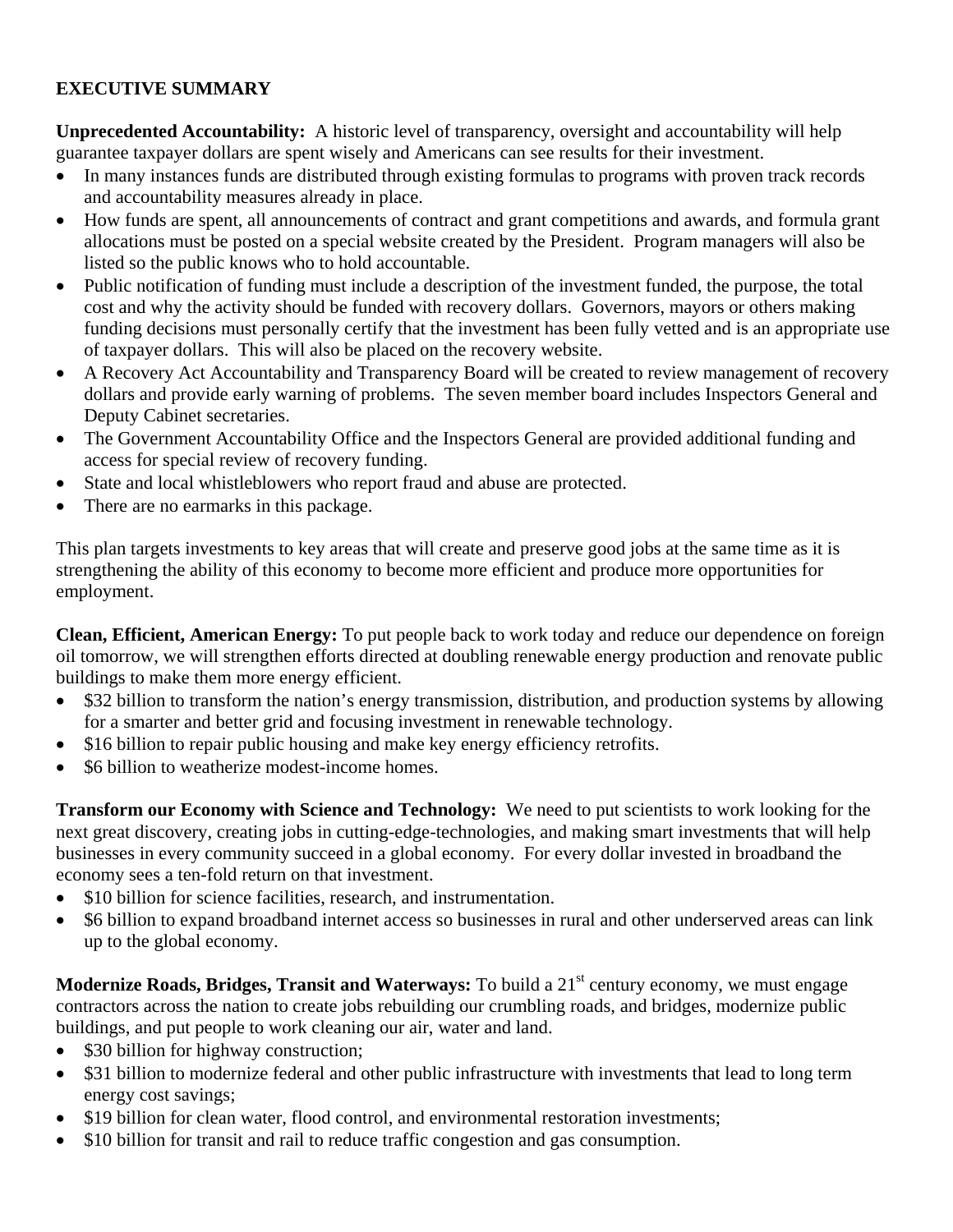**Education for the 21<sup>st</sup> Century:** To enable more children to learn in 21<sup>st</sup> century classrooms, labs, and libraries to help our kids compete with any worker in the world, this package provides:

- \$41 billion to local school districts through Title I (\$13 billion), IDEA (\$13 billion), a new School Modernization and Repair Program (\$14 billion), and the Education Technology program (\$1 billion).
- \$79 billion in state fiscal relief to prevent cutbacks to key services, including \$39 billion to local school districts and public colleges and universities distributed through existing state and federal formulas, \$15 billion to states as bonus grants as a reward for meeting key performance measures, and \$25 billion to states for other high priority needs such as public safety and other critical services, which may include education.
- \$15.6 billion to increase the Pell grant by \$500.
- \$6 billion for higher education modernization.

**Tax Cuts to Make Work Pay and Create Jobs:** We will provide direct tax relief to 95 percent of American workers, and spur investment and job growth for American Businesses. [marked up by the Ways and Means Committee]

**Lower Healthcare Costs:** To save not only jobs, but money and lives, we will update and computerize our healthcare system to cut red tape, prevent medical mistakes, and help reduce healthcare costs by billions of dollars each year.

- \$20 billion for health information technology to prevent medical mistakes, provide better care to patients and introduce cost-saving efficiencies.
- \$4.1 billion to provide for preventative care and to evaluate the most effective healthcare treatments.

**Help Workers Hurt by the Economy:** High unemployment and rising costs have outpaced Americans' paychecks. We will help workers train and find jobs, and help struggling families make ends meet.

- \$43 billion for increased unemployment benefits and job training.
- \$39 billion to support those who lose their jobs by helping them to pay the cost of keeping their employer provided healthcare under COBRA and providing short-term options to be covered by Medicaid.
- \$20 billion to increase the food stamp benefit by over 13% in order to help defray rising food costs.

**Save Public Sector Jobs and Protect Vital Services:** We will provide relief to states, so they can continue to employ teachers, firefighters and police officers and provide vital services without having to unnecessarily raise middle class taxes.

- \$87 billion for a temporary increase in the Medicaid matching rate.
- \$4 billion for state and local law enforcement funding.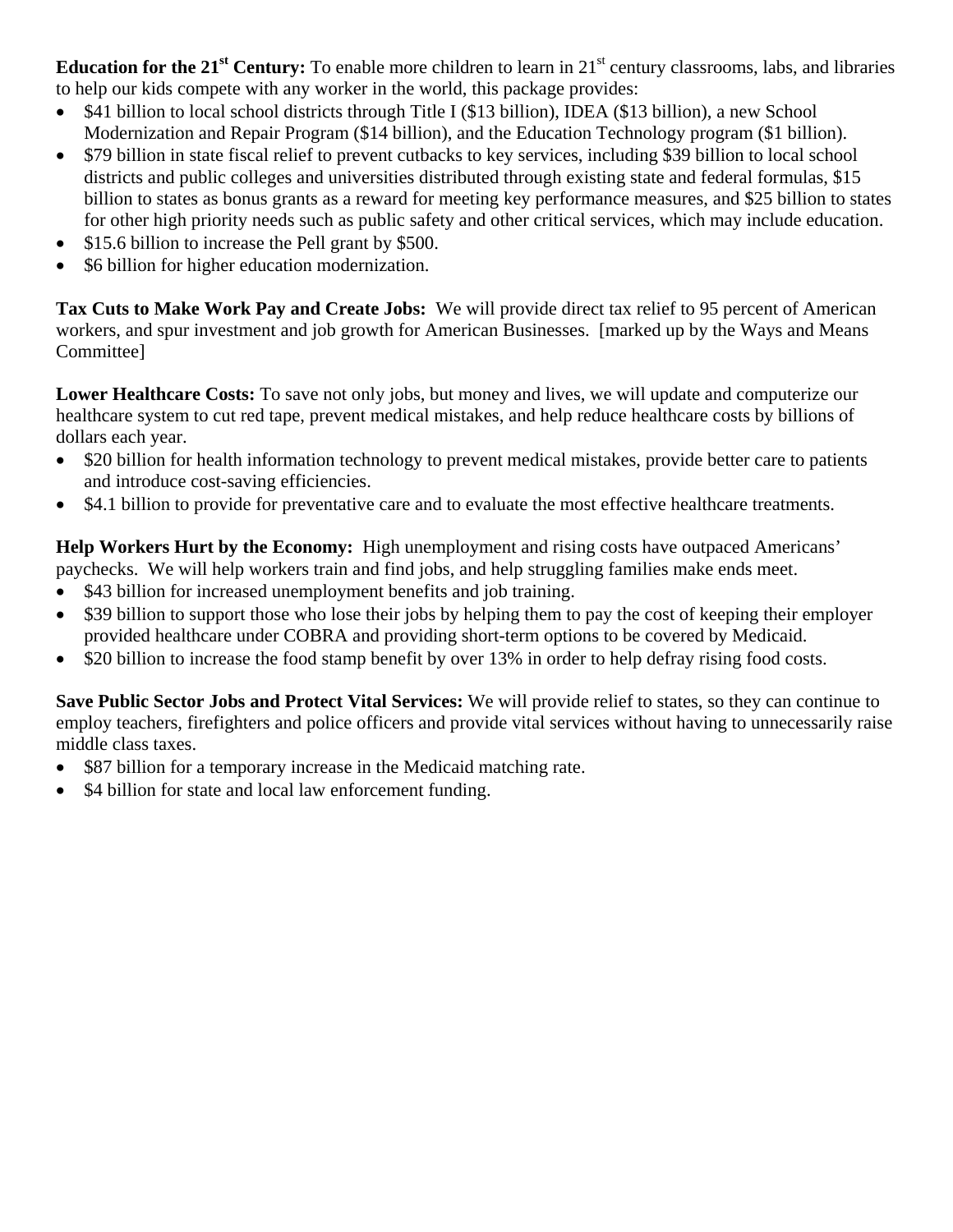## **CREATE JOBS WITH CLEAN, EFFICIENT, AMERICAN ENERGY**

To put people back to work today and reduce our dependence on foreign oil tomorrow, we will make investments aimed at doubling renewable energy production and renovate public buildings to make them more energy efficient.

- **Reliable, Efficient Electricity Grid:** \$11 billion for research and development, pilot projects, and federal matching funds for the Smart Grid Investment Program to modernize the electricity grid making it more efficient, secure, and reliable and build new power lines to transmit clean, renewable energy from sources throughout the nation.
- **Renewable Energy Loan Guarantees:** \$8 billion for loans for renewable energy power generation and transmission projects.
- **GSA Federal Buildings:** \$6.7 billion for renovations and repairs to federal buildings including at least \$6 billion focused on increasing energy efficiency and conservation. Projects are selected based on GSA's ready-to-go priority list.
- **Local Government Energy Efficiency Block Grants:** \$6.9 billion to help state and local governments make investments that make them more energy efficient and reduce carbon emissions.
- **Energy Efficiency Housing Retrofits:** \$2.5 billion for a new program to upgrade HUD sponsored lowincome housing to increase energy efficiency, including new insulation, windows, and furnaces. Funds will be competitively awarded.
- **Energy Efficiency and Renewable Energy Research:** \$2 billion for energy efficiency and renewable energy research, development, demonstration, and deployment activities to foster energy independence, reduce carbon emissions, and cut utility bills. Funds are awarded on a competitive basis to universities, companies, and national laboratories.
- **Advanced Battery Loans and Grants:** \$2 billion for the Advanced Battery Loan Guarantee and Grants Program, to support U.S. manufacturers of advanced vehicle batteries and battery systems. America should lead the world in transforming the way automobiles are powered.
- **Department of Defense Efficiency:** \$1.8 billion for efforts to make our military bases more energy efficient, beyond benefits that will come from replacing and repairing facilities.
- **Energy Efficiency Grants and Loans for Institutions:** \$1.5 billion for energy sustainability and efficiency grants and loans to help school districts, institutes of higher education, local governments, and municipal utilities implement projects that will make them more energy efficient.
- **Home Weatherization:** \$6.2 billion to help low-income families reduce their energy costs by weatherizing their homes and make our country more energy efficient.
- **Smart Appliances:** \$300 million to provide consumers with rebates for buying energy efficient Energy Star products to replace old appliances, which will lower energy bills.
- **GSA Federal Fleet:** \$600 million to replace older vehicles owned by the federal government with alternative fuel automobiles that will save on fuel costs and reduce carbon emissions.
- **Electric Transportation:** \$200 million for a new grant program to encourage electric vehicle technologies.
- **Cleaning Fossil Energy:** \$2.4 billion for carbon capture and sequestration technology demonstration projects. This funding will provide valuable information necessary to reduce the amount of carbon dioxide emitted into the atmosphere from industrial facilities and fossil fuel power plants.
- **Department of Defense Research:** \$350 million for research into using renewable energy to power weapons systems and military bases.
- **Alternative Buses and Trucks:** \$400 million to help state and local governments purchase efficient alternative fuel vehicles to reduce fuel costs and carbon emissions.
- **Industrial Energy Efficiency:** \$500 million for energy efficient manufacturing demonstration projects.
- **Diesel Emissions Reduction:** \$300 million for grants and loans to state and local governments for projects that reduce diesel emissions, benefiting public health and reducing global warming. This includes technologies to retrofit emission exhaust systems on school buses, replace engines and vehicles, and establish anti-idling programs. 70% of the funds go to competitive grants and 30% funds grants to states with approved programs. Last year EPA was able to fund only 27% of the applications received.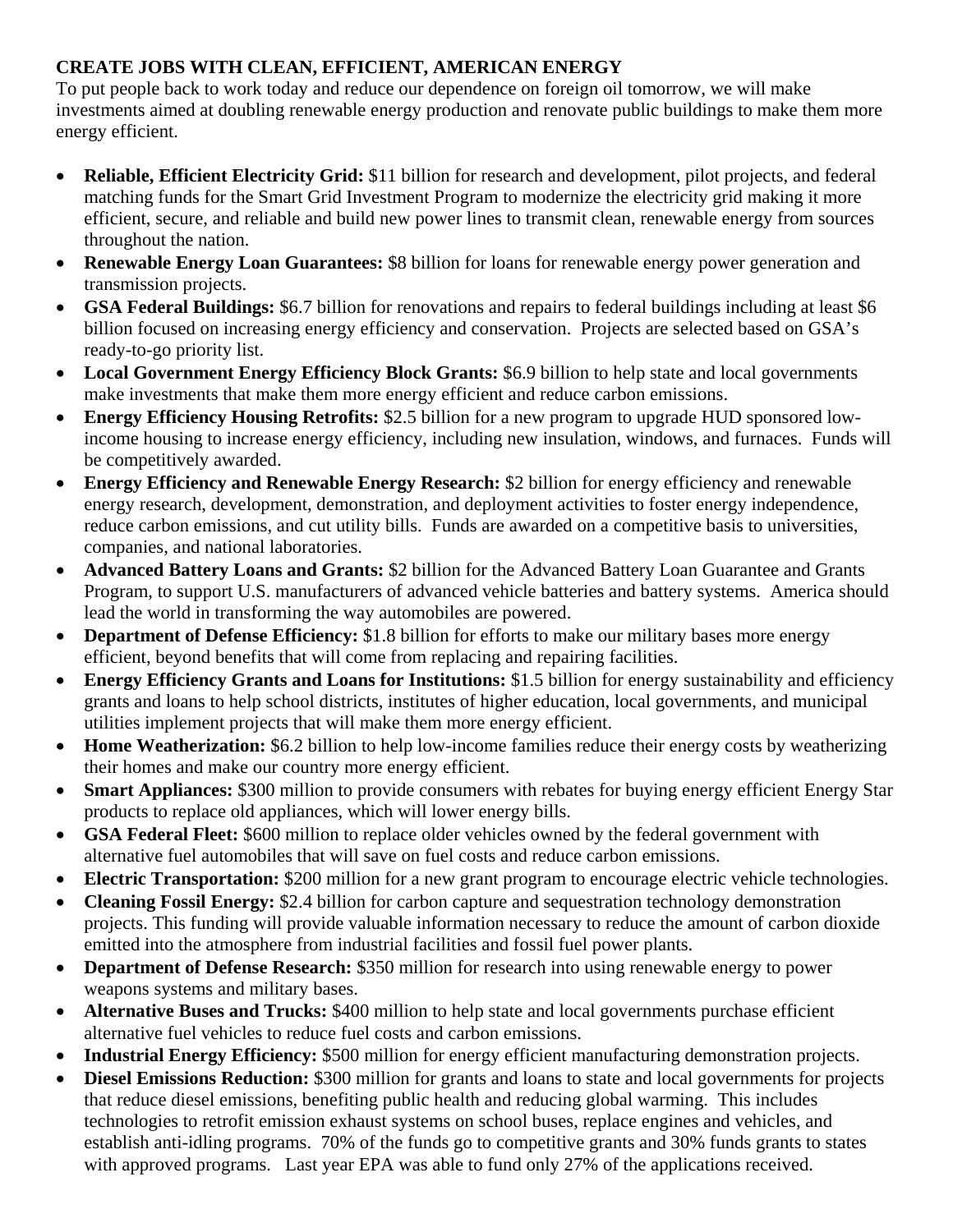### **TRANSFORMING OUR ECONOMY WITH SCIENCE AND TECHNOLOGY**

We need to put scientists to work looking for the next great discovery, create jobs in cutting-edge technologies and making smart investments that will help businesses in every community succeed in a global economy.

## **Broadband to Give Every Community Access to the Global Economy**

• **Wireless and Broadband Grants:** \$6 billion for broadband and wireless services in underserved areas to strengthen the economy and provide business and job opportunities in every section of America with benefits to e-commerce, education, and healthcare. For every dollar invested in broadband the economy sees a ten-fold return on that investment.

## **Scientific Research**

- **National Science Foundation:** \$3 billion, including \$2 billion for expanding employment opportunities in fundamental science and engineering to meet environmental challenges and to improve global economic competitiveness, \$400 million to build major research facilities that perform cutting edge science, \$300 million for major research equipment shared by institutions of higher education and other scientists, \$200 million to repair and modernize science and engineering research facilities at the nation's institutions of higher education and other science labs, and \$100 million is also included to improve instruction in science, math and engineering.
- **National Institutes of Health Biomedical Research:** \$2 billion, including \$1.5 billion for expanding good jobs in biomedical research to study diseases such as Alzheimer's, Parkinson's, cancer, and heart disease - NIH is currently able to fund less than 20% of approved applications – and \$500 million to implement the repair and improvement strategic plan developed by the NIH for its campuses.
- **University Research Facilities:** \$1.5 billion for NIH to renovate university research facilities and help them compete for biomedical research grants. The National Science Foundation estimates a maintenance backlog of \$3.9 billion in biological science research space. Funds are awarded competitively.
- **Centers for Disease Control and Prevention**: \$462 million to enable CDC to complete its Buildings and Facilities Master Plan, as well as renovations and construction needs of the National Institute for Occupational Safety and Health.
- **Department of Energy:** \$2 billion for basic research into the physical sciences including high-energy physics, nuclear physics, and fusion energy sciences and improvements to DOE laboratories and scientific facilities. \$400 million is for the Advanced Research Project Agency – Energy to support high-risk, highpayoff research into energy sources and energy efficiency.
- **NASA:** \$600 million, including \$400 million to put more scientists to work doing climate change research, including Earth science research recommended by the National Academies, satellite sensors that measure solar radiation critical to understanding climate change, and a thermal infrared sensor to the Landsat Continuing Mapper necessary for water management, particularly in the western states; \$150 million for research, development, and demonstration to improve aviation safety and Next Generation air traffic control (NextGen); and \$50 million to repair NASA centers damaged by hurricanes and floods last year.
- **Biomedical Advanced Research and Development, Pandemic Flu, and Cyber Security:** \$900 million to prepare for a pandemic influenza, support advanced development of medical countermeasures for chemical, biological, radiological, and nuclear threats, and for cyber security protections at HHS.
- **National Oceanic and Atmospheric Administration Satellites and Sensors:** \$600 million for satellite development and acquisitions, including climate sensors and climate modeling.
- **National Institute of Standards and Technology:** \$300 million for competitive construction grants for research science buildings at colleges, universities, and other research organizations and \$100 million to coordinate research efforts of laboratories and national research facilities by setting interoperability standards for manufacturing.
- **Agricultural Research Service:** \$209 million for agricultural research facilities across the country. ARS has a list of deferred maintenance work at facilities of roughly \$315 million.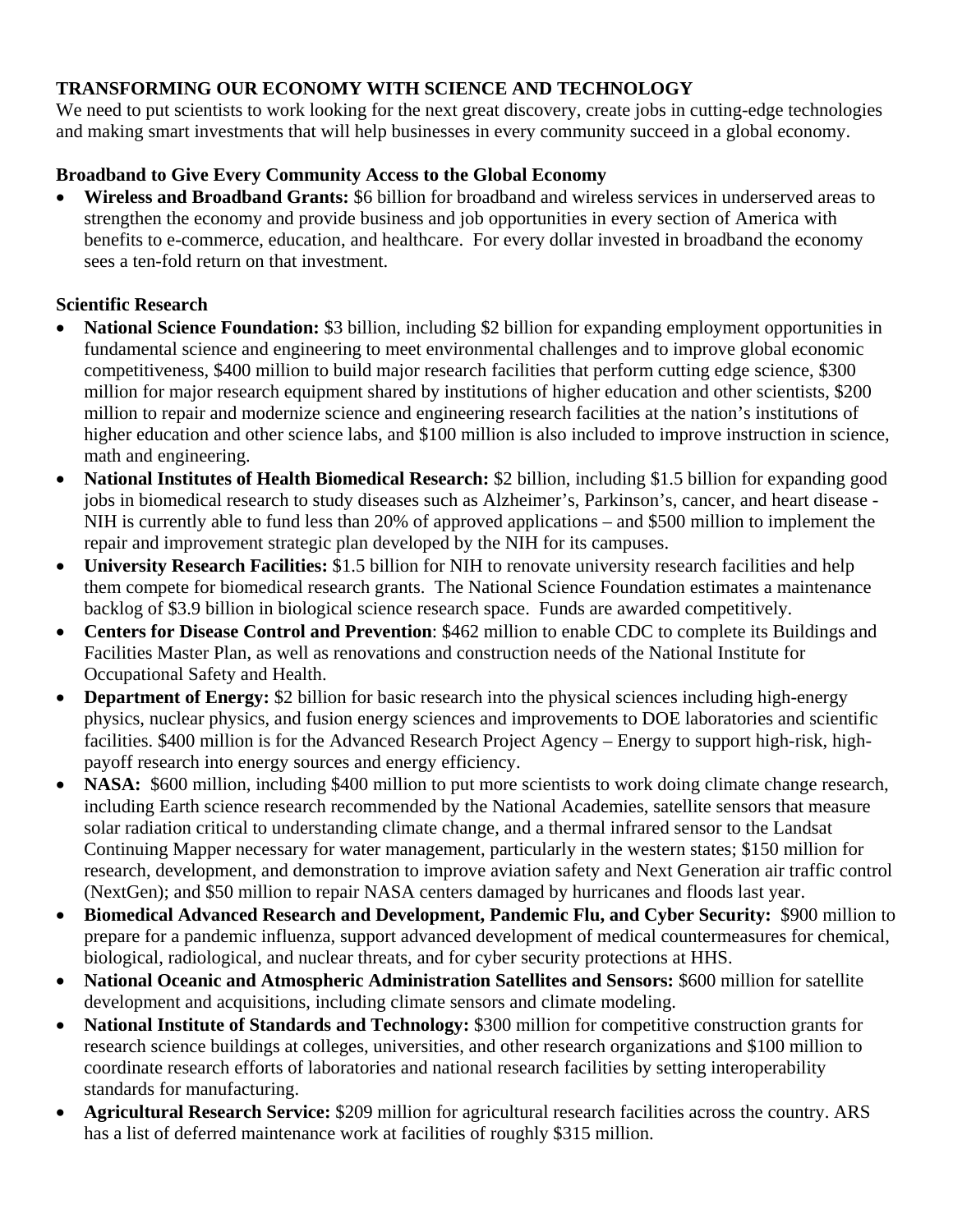• **U.S. Geological Survey:** \$200 million to repair and modernize U.S.G.S. science facilities and equipment, including improvements to laboratories, earthquake monitoring systems, and computing capacity.

## **Creating Small Business Opportunity**

- **Small Business Credit:** \$430 million for new lending assistance and loan guarantee authorities to make loans more attractive to lenders and free up capital. The number of loans guaranteed under the SBA's 7(a) business loan program was down 57% in the first quarter of this year compared to last.
- **Rural Business-Cooperative Service:** \$100 million for rural business grants and loans to guarantee \$2 billion in loans for rural businesses at a time of unprecedented demand due to the credit crunch. Private sector lenders are increasingly turning to this program to help businesses get access to capital.
- **Industrial Technology Services:** \$100 million, including \$70 million for the Technology Innovation Program to accelerate research in potentially revolutionary technologies with high job growth potential, and \$30 million for the Manufacturing Extension Partnerships to help small and mid-size manufacturers compete globally by providing them with access to technology.
- **Economic Development Assistance**: \$250 million to address long-term economic distress in urban industrial cores and rural areas distributed based on need and ability to create jobs and attract private investment. EDA leverages \$10 in private investments for \$1 in federal funds.

**DTV Conversion Coupons**: \$650 million to continue the coupon program to enable American households to convert from analog television transmission to digital transmission.

## **MODERNIZE ROADS, BRIDGES, TRANSIT AND WATERWAYS**

To build a 21<sup>st</sup> century economy, we must engage contractors across the nation to create jobs - rebuilding our crumbling roads and bridges, modernizing public buildings, and putting people to work cleaning our air, water, and land.

**Highway Infrastructure:** \$30 billion for highway and bridge construction projects. It is estimated that states have over 5,100 projects totaling over \$64 billion that could be awarded within 180 days. These projects create jobs in the short term while saving commuters time and money in the long term. In 2006, the Department of Transportation estimated \$8.5 billion was needed to maintain current systems and \$61.4 billion was needed to improve highways and bridges.

**Transit:** Public transportation saves Americans time and money, saving as much as 4.2 billion gallons of gasoline and reducing carbon emissions by 37 million metric tons each year.

- **New Construction:** \$1 billion for Capital Investment Grants for new commuter rail or other light rail systems to increase public use of mass transit and to speed projects already in construction. The Federal Transit Administration has \$2.4 billion in pre-approved projects.
- **Upgrades and Repair:** \$2 billion to modernize existing transit systems, including renovations to stations, security systems, computers, equipment, structures, signals, and communications. Funds will be distributed through the existing formula. The repair backlog is nearly \$50 billion.
- **Transit Capital Assistance:** \$6 billion to purchase buses and equipment needed to increase public transportation and improve intermodal and transit facilities. The Department of Transportation estimates a \$3.2 billion maintenance backlog and \$9.2 billion in needed improvements. The American Public Transportation Association identified 787 ready-to-go transit projects totaling \$15.5 billion. Funds will be distributed through the existing formulas.

**Amtrak and Intercity Passenger Rail Construction Grants:** \$1.1 billion to improve the speed and capacity of intercity passenger rail service. The Department of Transportation's Inspector General estimates the North East Corridor alone has a backlog of over \$10 billion.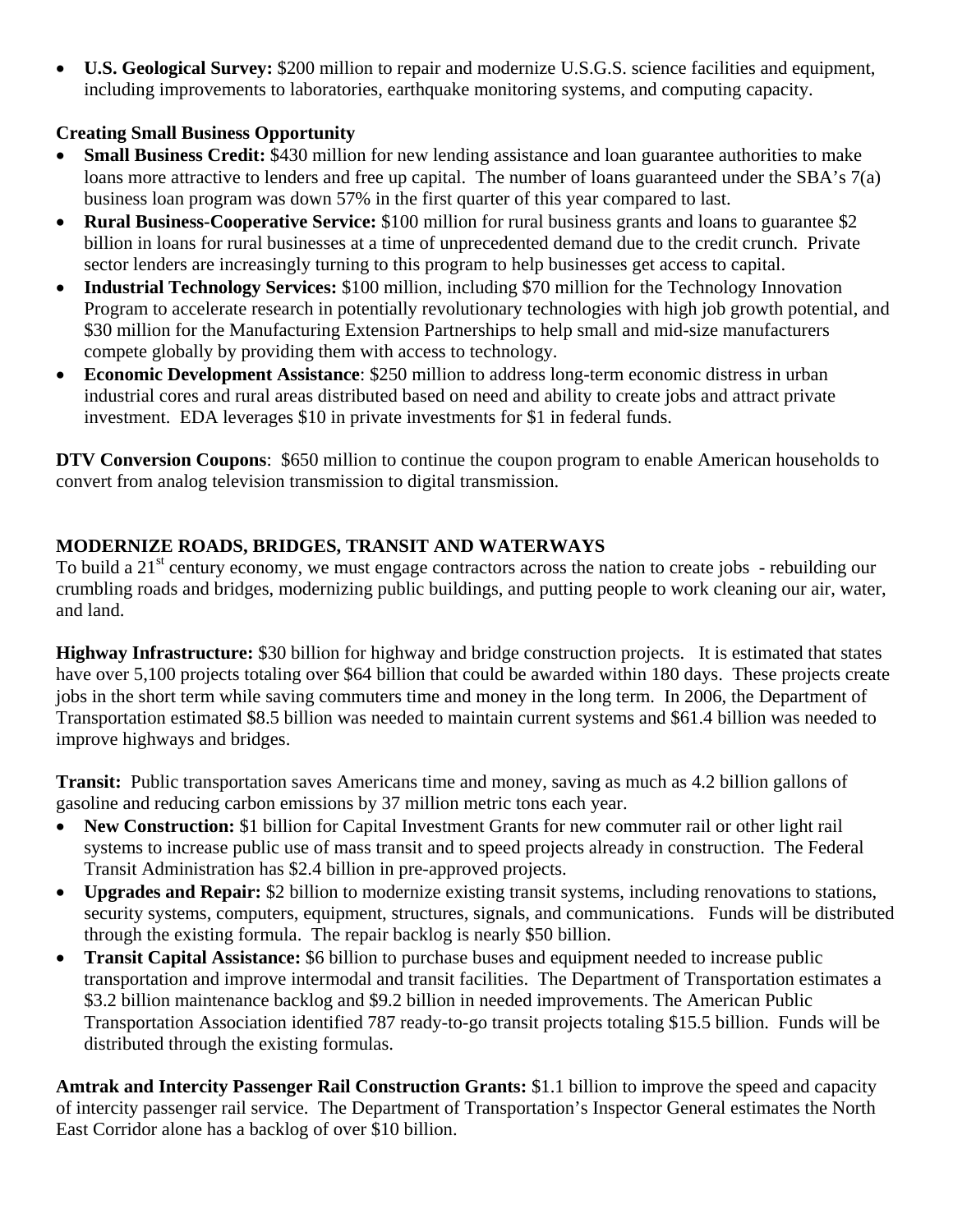**Airport Improvement Grants**: \$3 billion for airport improvement projects that will improve safety and reduce congestion. An estimated \$41 billion in eligible airport infrastructure projects are needed between 2007-2011.

**Transportation Security Administration Explosive Detection Systems**: \$500 million to install Aviation Explosive Detection Systems in the nation's airports, improving security, and making life easier on travelers by speeding security lines. Funds are competitively awarded based on security risk.

**Coast Guard Bridges:** \$150 million for ready-to-go investments to repair or remove bridges deemed hazardous to marine navigation, thereby removing obstructions and improving the safety of marine navigation.

## **Technology Improvements for a More Efficient and Secure Government**

- **Social Security Administration Modernization:** \$400 million to replace the 30 year old Social Security Administration's National Computer Center to meet growing needs for processing retirement and disability claims and records storage.
- **Farm Service Agency:** \$245 million for critical IT improvements to systems that have been unable to handle workload increases.
- **State Department Technology:** \$276 million to upgrade and modernize information technology platforms for the Department to meet security requirements post-9/11.
- **Department of Agriculture:** \$44 million for repairs and security improvements at USDA's headquarters.

#### **Department of Defense Facilities**

- **Medical Facilities:** \$3.75 billion for new construction of hospitals and ambulatory surgical centers, and \$455 million in renovations to provide state-of-the-art medical care to service members and their families.
- **Facilities Renovations:** \$2.1 billion to address needed repairs to military facilities.
- **Troop Housing:** \$1.2 billion for new construction and \$154 million for renovations to improve housing for our troops.
- **Child Development Center:** \$360 million for new child development centers.
- **Guard and Reserve:** \$400 million for new construction to support Guard and Reserve units across the country with operations and training facilities and utilities infrastructure.

#### **Veterans Administration Facilities**

- **Veterans Medical Facilities:** \$950 million for veterans' medical facilities. The Department has identified a \$5 billion backlog in needed repairs, including energy efficiency projects, at its 153 medical facilities.
- **Veterans Cemeteries:** \$50 million to put people to work making monument and memorial repairs at cemeteries for American heroes.

**Border Ports of Entry:** \$1.15 billion to construct GSA and Customs and Border Protection land ports of entry to improve border security, make trade and travel easier and reduce wait times, and to procure non-intrusive inspection technology at sea ports of entry, which is used to scan cargo containers to reduce the risk that containers can be used to smuggle weapons of mass destruction.

**Job Corps Facilities:** \$300 million to upgrade job training facilities serving at-risk youth while improving energy efficiency.

**Construction on Public Lands and Parks:** \$3.1 billion for infrastructure projects on federal lands including improvements to visitor facilities, road and trail restoration, preservation of buildings of cultural and historic importance, rehabilitation of abandoned mines and oil fields, and environmental cleanup projects. This includes \$1.8 billion for the National Park Service, \$325 million for the Bureau of Land Management, \$300 million for the National Wildlife Refuges and National Fish Hatcheries, and \$650 million for the Forest Service.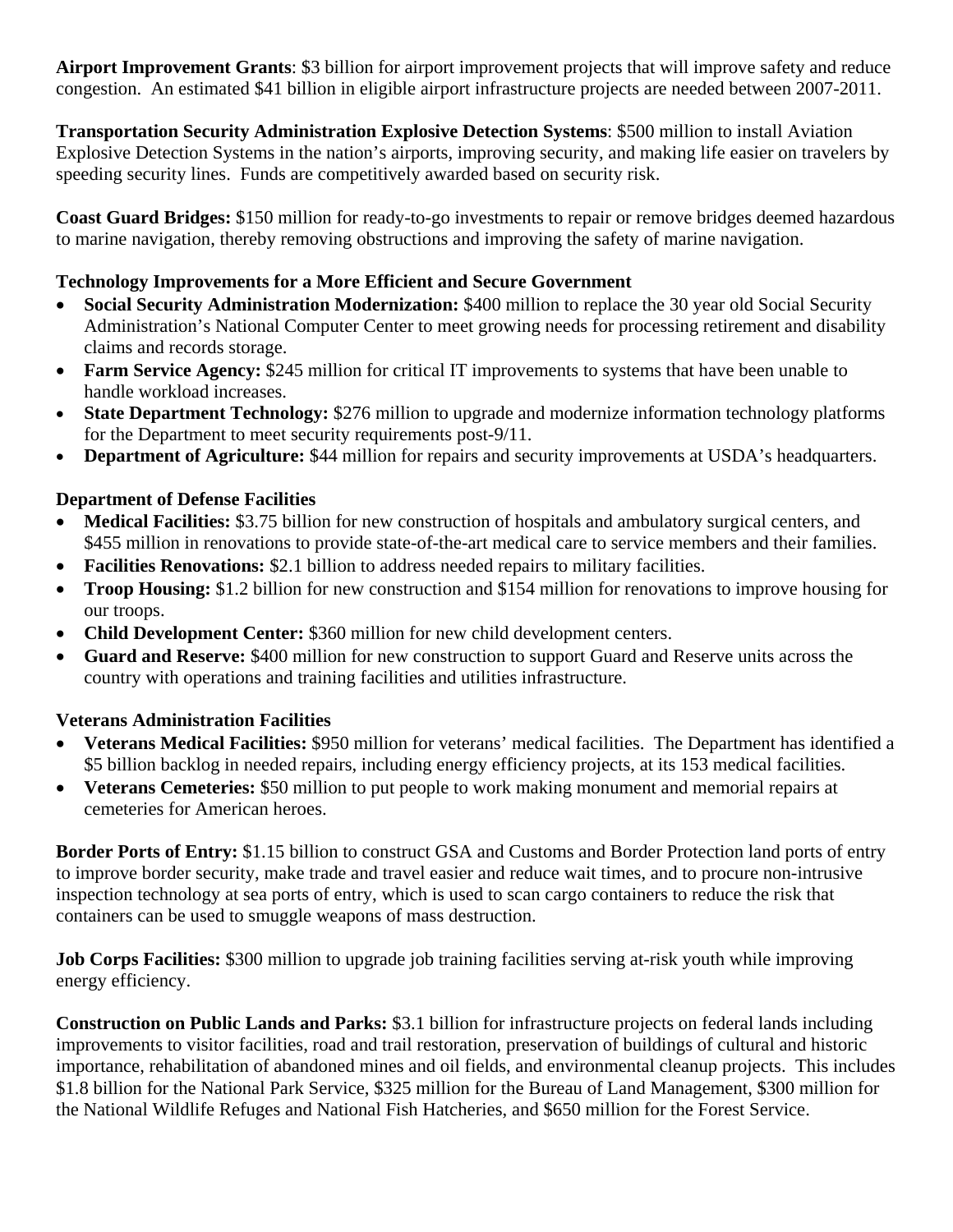**National Treasures:** \$400 million, including \$200 million to address the deterioration of the National Mall, such as repair of the Jefferson Memorial's collapsing Tidal Basin walls; \$150 million to address the repair backlog at the Smithsonian; and \$50 million for the National Endowment for the Arts.

# **Clean Water**

- **Clean Water State Revolving Fund:** \$6 billion for loans to help communities upgrade wastewater treatment systems. EPA estimates a \$388 billion funding gap. The Association of State and Interstate Water Pollution Control Administrators found that 26 states have \$10 billion in approved water projects.
- **Drinking Water State Revolving Fund:** \$2 billion for loans for drinking water infrastructure. EPA estimates there is a \$274 billion funding gap. The National Governors Association reported that there are \$6 billion in ready-to-go projects, which could quickly be obligated.
- **Rural Water and Waste Disposal:** \$1.5 billion to support \$3.8 billion in grants and loans to help communities fund drinking water and wastewater treatment systems. In 2008, there were \$2.4 billion in requests for water and waste loans and \$990 million for water and waste grants went unfunded.

# **Water Resources**

- **Corps of Engineers:** \$4.5 billion for environmental restoration, flood protection, hydropower, and navigation infrastructure critical to the economy. The Corps has a construction backlog of \$61 billion.
- **Bureau of Reclamation:** \$500 million to provide clean, reliable drinking water to rural areas and to ensure adequate water supply to western localities impacted by drought. The Bureau has backlogs of more than \$1 billion in rural water projects and water reuse and recycling projects.
- **Watershed Infrastructure:** \$400 million for the Natural Resources Conservation Service watershed improvement programs to design and build flood protection and water quality projects, repair aging dams, and purchase and restore conservation easements in river flood zones.
- **International Boundary and Water Commission:** \$224 million to repair flood control systems along the international segment of the Rio Grande damaged by hurricane Katrina and other serious storms.

# **Environmental Cleanup**

- **Superfund Hazardous Waste Cleanup:** \$800 million to clean up hazardous and toxic waste sites that threaten health and the environment. EPA has 1,255 sites on its National Priority List, selected based on a hazard ranking system. There are many Superfund sites ready for construction, but not funded due to budget shortfalls and over 600 sites with ongoing construction that could be accelerated.
- **Leaking Underground Storage Tanks:** \$200 million for enforcement and cleanup of petroleum leaks from underground storage tanks at approximately 1,600 additional sites. There are an estimated 116,000 sites with the potential to contaminate important water supplies.
- **Nuclear Waste Cleanup:** \$500 million for nuclear waste cleanup at sites contaminated as a result of the nation's past nuclear activities. Accelerating the completion of projects will reduce long-term costs.
- **Closed Military Bases:** \$300 million for cleanup activities at closed military installations allowing local communities to redevelop these properties for productive use. The Department estimates that there is a \$3.5 billion environmental cleanup backlog at bases closed during previous BRAC rounds.
- **NOAA Habitat Restoration:** \$400 million for ready-to-go habitat restoration projects.
- **Brownfields:** \$100 million for competitive grants for evaluation and cleanup of former industrial and commercial sites - turning them from problem properties to productive community use. Last year EPA was only able to fund 37% of Brownfields applications.

**Reducing Wildfires Threats:** \$850 million for hazardous fuels removal and other efforts to prevent wildfires on public lands. Making these investments today will create jobs in the short run, but also save long term costs of fighting fires in the future.

- **State and Private Forest Service Wildfire:** \$550 million for state and local volunteer programs and hazardous fuels reduction efforts which states and communities have determined are of the highest priority.
- **Federal Forest Service Wildfire:** \$300 million for urgently needed hazard reduction on federal lands.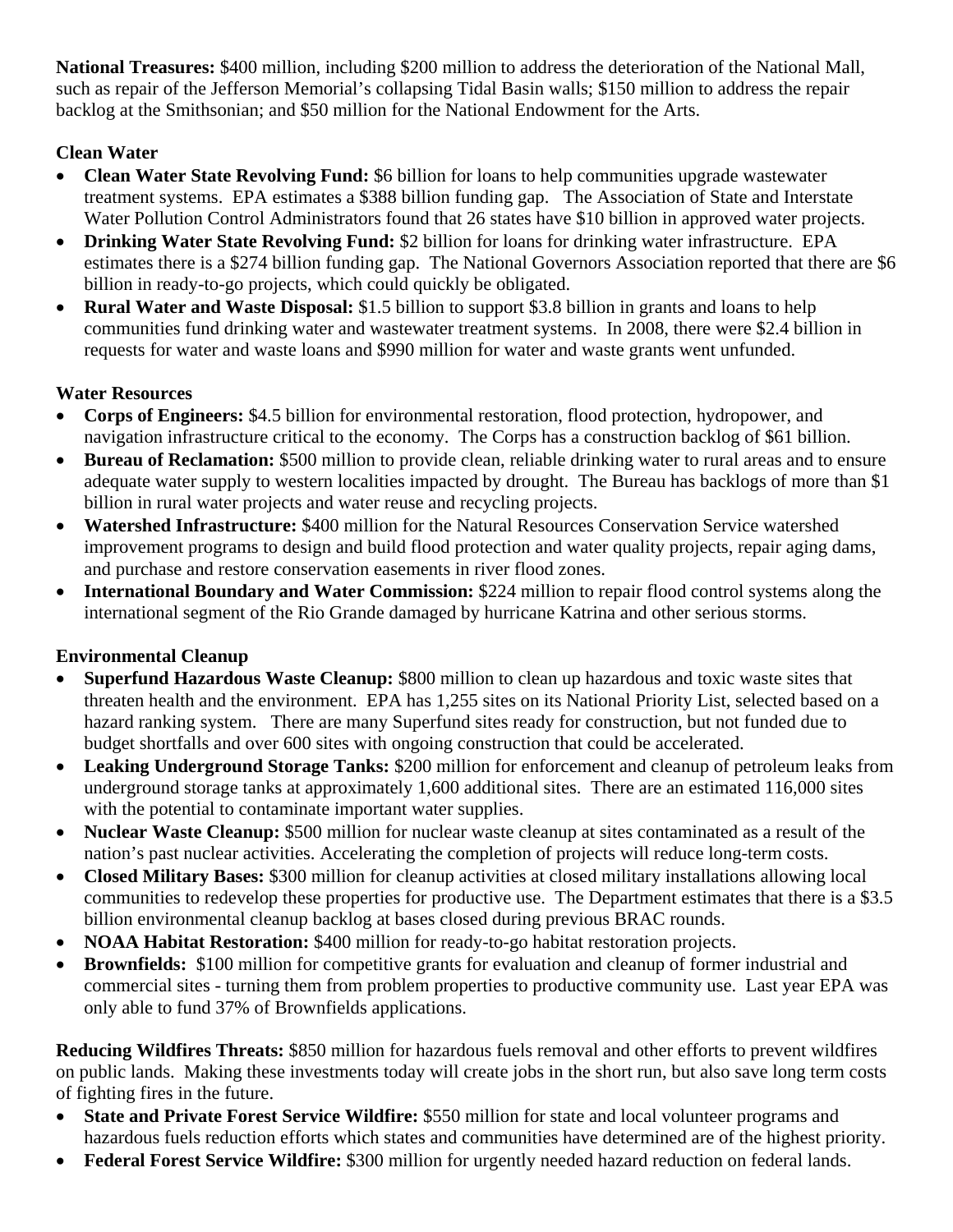**Bureau of Indian Affairs:** \$500 million to address maintenance backlogs at schools, dams, detention and law enforcement facilities, and over 24,000 miles of roads. BIA schools alone have an over \$1 billion construction and maintenance backlog including shamefully unsafe conditions.

## **EDUCATION FOR THE 21st CENTURY**

We will put people to work building 21<sup>st</sup> century classrooms, labs, and libraries to help our kids compete with any worker in the world.

## **21st Century Classrooms**

- **School Construction:** \$20 billion, including \$14 billion for K-12 and \$6 billion for higher education, for renovation and modernization, including technology upgrades and energy efficiency improvements. Also includes \$100 million for school construction in communities that lack a local property tax base because they contain non-taxable federal lands such as military bases or Indian reservations, and \$25 million to help charter schools build, obtain, and repair schools.
- **Education Technology:** \$1 billion for 21<sup>st</sup> century classrooms, including computer and science labs and teacher technology training.

**Higher Education:** Tuition is up, unemployment is up, and as a result more people are choosing to go to school to upgrade their skills and more of these students need student aid. This investment addresses those short term needs while investing in our nation's future economic strength.

- **Pell Grants:** \$15.6 billion to increase the maximum Pell Grant by \$500, from \$4,850 to \$5,350.
- **College Work-Study:** \$490 million to support undergraduate and graduate students who work.
- **Student Loan Limit Increase:** Increases limits on unsubsidized Stafford loans by \$2,000.
- **Student Aid Administration:** \$50 million to help the Department of Education administer surging student aid programs while navigating the changing student loan environment.

**K-12 Education:** As states begin tackling a projected \$350 billion in budget shortfalls these investments will prevent cuts to critical education programs and services.

- **IDEA Special Education:** \$13 billion for formula grants to increase the federal share of special education costs and prevent these mandatory costs from forcing states to cut other areas of education.
- **Title I Help for Disadvantaged Kids:** \$13 billion for grants to help disadvantaged kids in nearly every school district and more than half of all public schools reach high academic standards.
- **Statewide Data Systems:** \$250 million for competitive grants to states to design and develop data systems that analyze individual student data to find ways to improve student achievement, providing teachers and administrators with effective tools.
- **Education for Homeless Children and Youth:** \$66 million for formula grants to states to provide services to homeless children including meals and transportation when high unemployment and home foreclosures have created an influx of homeless kids.
- **Improving Teacher Quality:** \$300 million, including \$200 million for competitive grants to school districts and states to provide financial incentives for teachers and principals who raise student achievement and close the achievement gaps in high-need schools and \$100 million for competitive grants to states to address teacher shortages and modernize the teaching workforce.

## **Early Childhood Development**

• **Child Care Development Block Grant:** \$2 billion to provide child care services for an additional 300,000 children in low-income families while their parents go to work. Today only one out of seven eligible children receives care.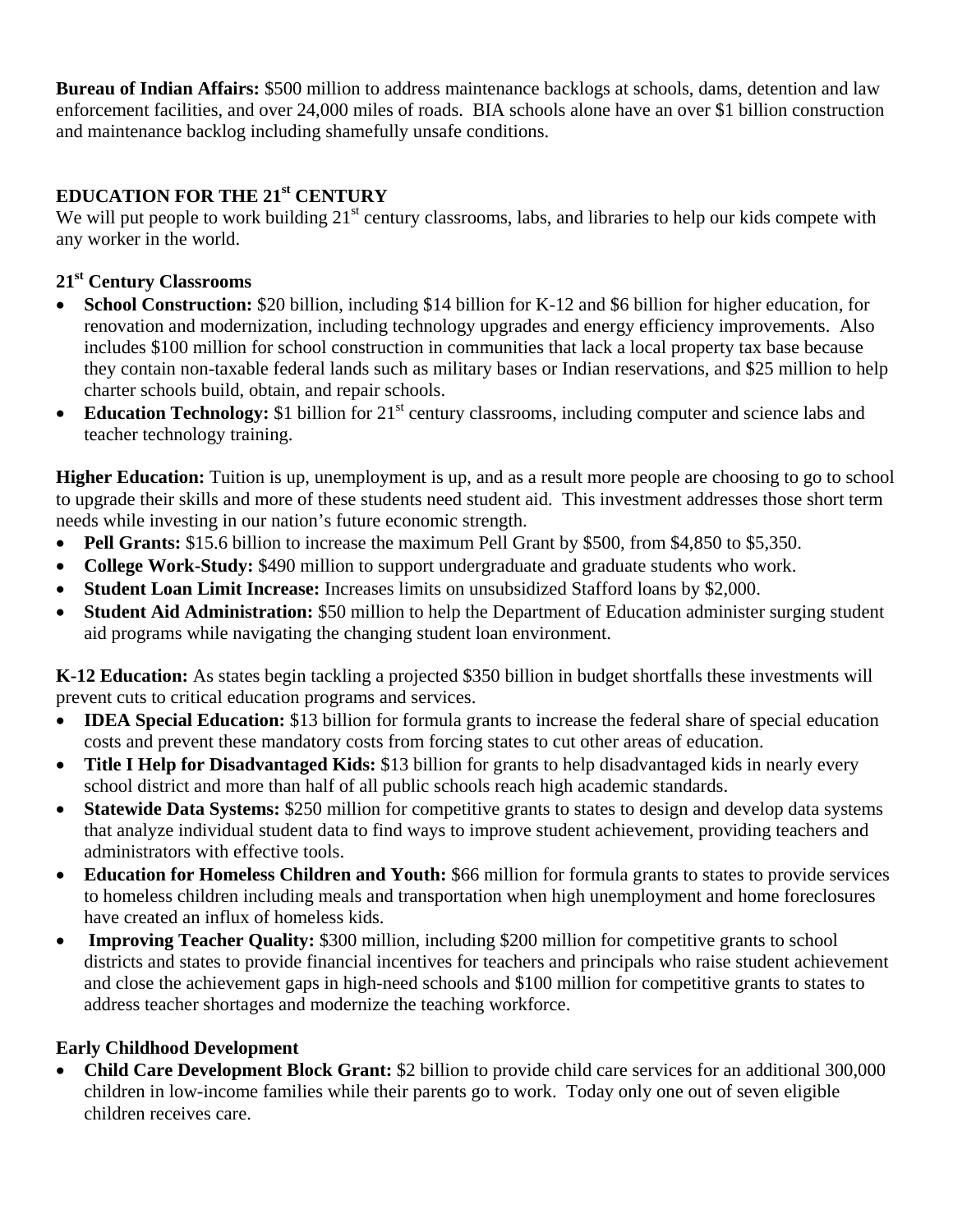- **Head Start:** \$2.1 billion to provide comprehensive development services to help 110,000 additional children succeed in school. Funds are distributed based on need. Only about half of all eligible preschoolers and less than 3 percent of eligible infants and toddlers participate in Head Start.
- **IDEA Infants and Families:** \$600 million for formula grants to help states serve children with disabilities age 2 and younger.

## **LOWER HEALTHCARE COSTS**

To save not only jobs, but money and lives, we will update and computerize our healthcare system to cut red tape, prevent medical mistakes, and help reduce healthcare costs by billions of dollars each year.

- **Health Information Technology:** \$20 billion to jumpstart efforts to computerize health records to cut costs and reduce medical errors.
- **Prevention and Wellness Fund:** \$3 billion to fight preventable chronic diseases, the leading cause of deaths in the U.S., and infectious diseases. Preventing disease rather than treating illnesses is the most effective way to reduce healthcare costs. This includes hospital infection prevention, Preventive Health and Health Services Block Grants for state and local public health departments, immunization programs, and evidence-based disease prevention.
- **Healthcare Effectiveness Research:** \$1.1 billion for Healthcare Research and Quality programs to compare the effectiveness of different medical treatments funded by Medicare, Medicaid, and SCHIP. Finding out what works best and educating patients and doctors will improve treatment.
- **Community Health Centers:** \$1.5 billion, including \$500 million to increase the number of uninsured Americans who receive quality healthcare and \$1 billion to renovate clinics and make health information technology improvements. More than 400 applications submitted earlier this year for new or expanded CHC sites remain unfunded.
- **Training Primary Care Providers:** \$600 million to address shortages and prepare our country for universal healthcare by training primary healthcare providers including doctors, dentists, and nurses as well as helping pay medical school expenses for students who agree to practice in underserved communities through the National Health Service Corps.
- **Indian Health Service Facilities:** \$550 million to modernize aging hospitals and health clinics and make healthcare technology upgrades to improve healthcare for underserved rural populations.

# **HELP WORKERS HURT BY THE ECONOMY**

High unemployment and rising costs have outpaced Americans' paychecks. We will help workers train and find jobs, and help struggling families make ends meet.

## **Helping Workers Find Jobs**

- **Training and Employment Services:** \$4 billion for job training including formula grants for adult, dislocated worker, and youth services (including \$1.2 billion to create up to one million summer jobs for youth). The needs of workers also will be met through dislocated worker national emergency grants, new competitive grants for worker training in high growth and emerging industry sectors (with priority consideration to "green" jobs and healthcare), and increased funds for the YouthBuild program. Green jobs training will include preparing workers for activities supported by other economic recovery funds, such as retrofitting of buildings, green construction, and the production of renewable electric power.
- **Vocational Rehabilitation State Grants:** \$500 million for state formula grants to help persons with disabilities prepare for gainful employment.
- **Employment Services Grants:** \$500 million to match unemployed individuals to job openings through state employment service agencies and allow states to provide customized services. Funds are targeted to states with the greatest need based on labor force, unemployment, and long-term unemployed rates.
- **Community Service Employment for Older Americans:** \$120 million to provide subsidized community service jobs to an additional 24,000 low-income older Americans.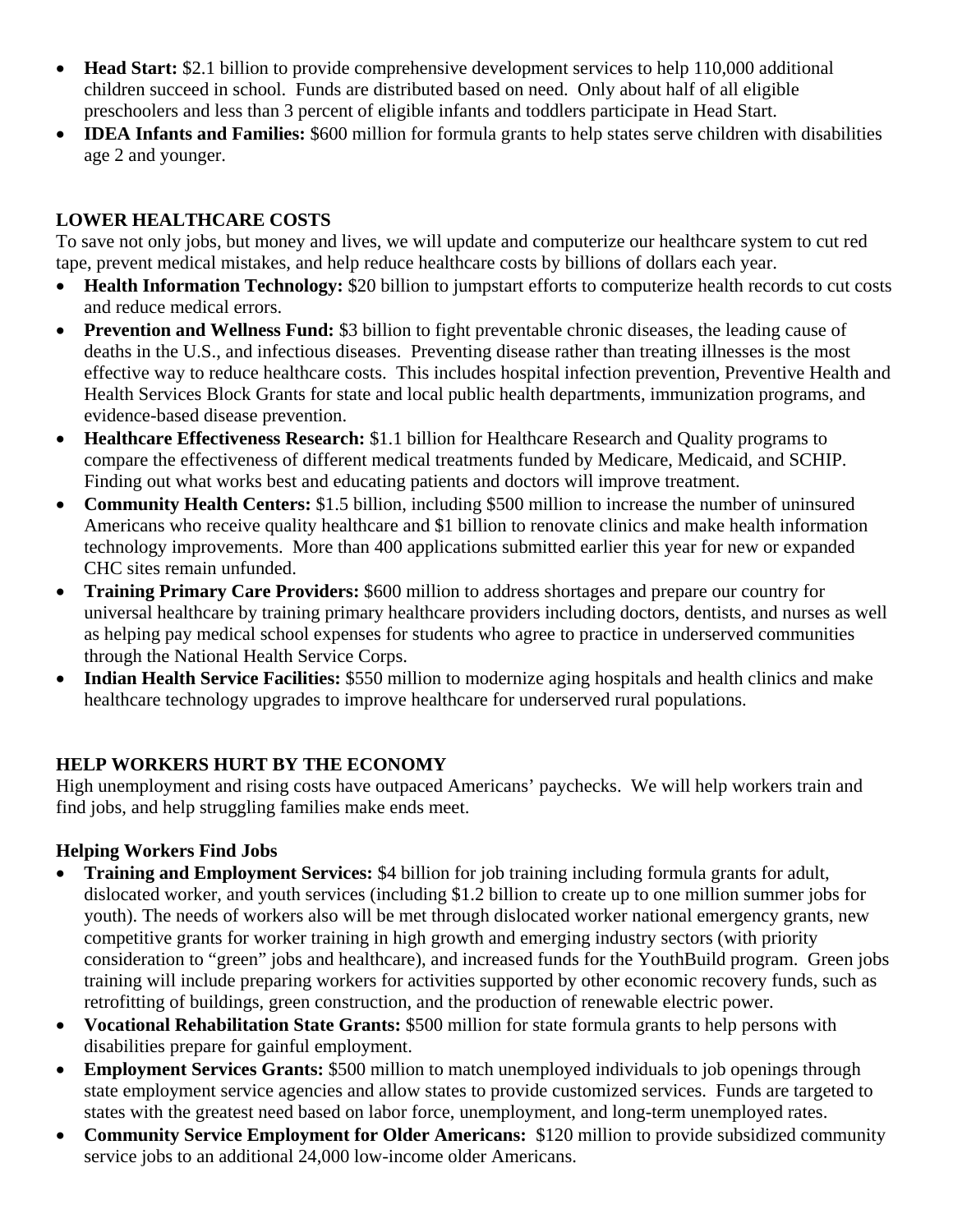#### **Unemployment Insurance Benefits**

- **Benefits Extension:** \$27 billion to continue the current extended unemployment benefits program which provides up to 33 weeks of extended benefits - through December 31, 2009 given rising unemployment.
- **Increased Benefits:** \$9 billion to increase the current average unemployment insurance benefit from roughly \$300 per week, paid out of State trust funds, by \$25 per week using Federal funds, through December 2009. There are currently 5.3 million workers receiving regular UI and an additional 1.9 million receiving extended benefits.
- **Unemployment Insurance Modernization:** Provides funds to states though a "Reed Act" distribution, tied to states' meeting specific reforms to increase unemployment insurance coverage for low-wage, part-time, and other jobless workers.

**COBRA Healthcare for the Unemployed:** \$30.3 billion to extend health insurance coverage to the unemployed, extending the period of COBRA coverage for older and tenured workers beyond the 18 months provided under current law. Specifically, workers 55 and older, and workers who have worked for an employer for 10 or more years will be able to retain their COBRA coverage until they become Medicare eligible or secure coverage through a subsequent employer. In addition, subsidizing the first 12 months of COBRA coverage for eligible persons who have lost their jobs on or after September 1, 2008 at a 65 percent subsidy rate, the same rate provided under the Health Care Tax Credit for unemployed workers under the Trade Adjustment Assistance program. [Ways and Means]

**Medicaid Coverage for the Unemployed:** Provides 100 percent federal funding through 2010 for optional State Medicaid coverage of individuals (and their dependents) who are receiving unemployment benefits or have exhausted those benefits and have no health insurance coverage. Other optional coverage groups are individuals (and their dependents) who are involuntarily unemployed and uninsured and whose family income does not exceed 200 percent of poverty, and unemployed uninsured individuals who are receiving food stamps.

## **Attacking the Housing Crisis**

- **Public Housing Capital Fund:** \$5 billion for building repair and modernization, including critical safety repairs. Every dollar of Capital Fund expenditures produces \$2.12 in economic return. \$4 billion of the funds will be distributed to public housing authorities through the existing formula and \$1 billion will be awarded through a competitive process for projects that improve energy efficiency.
- **HOME Investment Partnerships:** \$1.5 billion to help local communities build and rehabilitate lowincome housing using green technologies. Thousands of ready-to-go housing projects have been stalled by the credit crunch. Funds are distributed by formula.
- **Native American Housing Block Grants:** \$500 million to rehabilitate and improve energy efficiency at some of the over 42,000 housing units maintained by Native American housing programs. Half of the funding will be distributed by formula and half will be competitively awarded to projects that can be started quickly.
- **Neighborhood Stabilization:** \$4.2 billion to help communities purchase and rehabilitate foreclosed, vacant properties in order to create more affordable housing and reduce neighborhood blight.
- **Homeless Assistance Grants:** \$1.5 billion for the Emergency Shelter Grant program to provide short term rental assistance, housing relocation, and stabilization services for families during the economic crisis. Funds are distributed by formula.
- **Rural Housing Insurance Fund:** \$500 million to support \$22 billion in direct loans and loan guarantees to help rural families and individuals buy homes during the credit crunch. Last year these programs received a record number of applications.
- **Self-Help and Assisted Homeownership Program:** \$10 million for rural, high-need areas to undertake projects using sustainable and energy-efficient building and rehabilitation practices. Funds will be awarded by competition to projects that can begin quickly.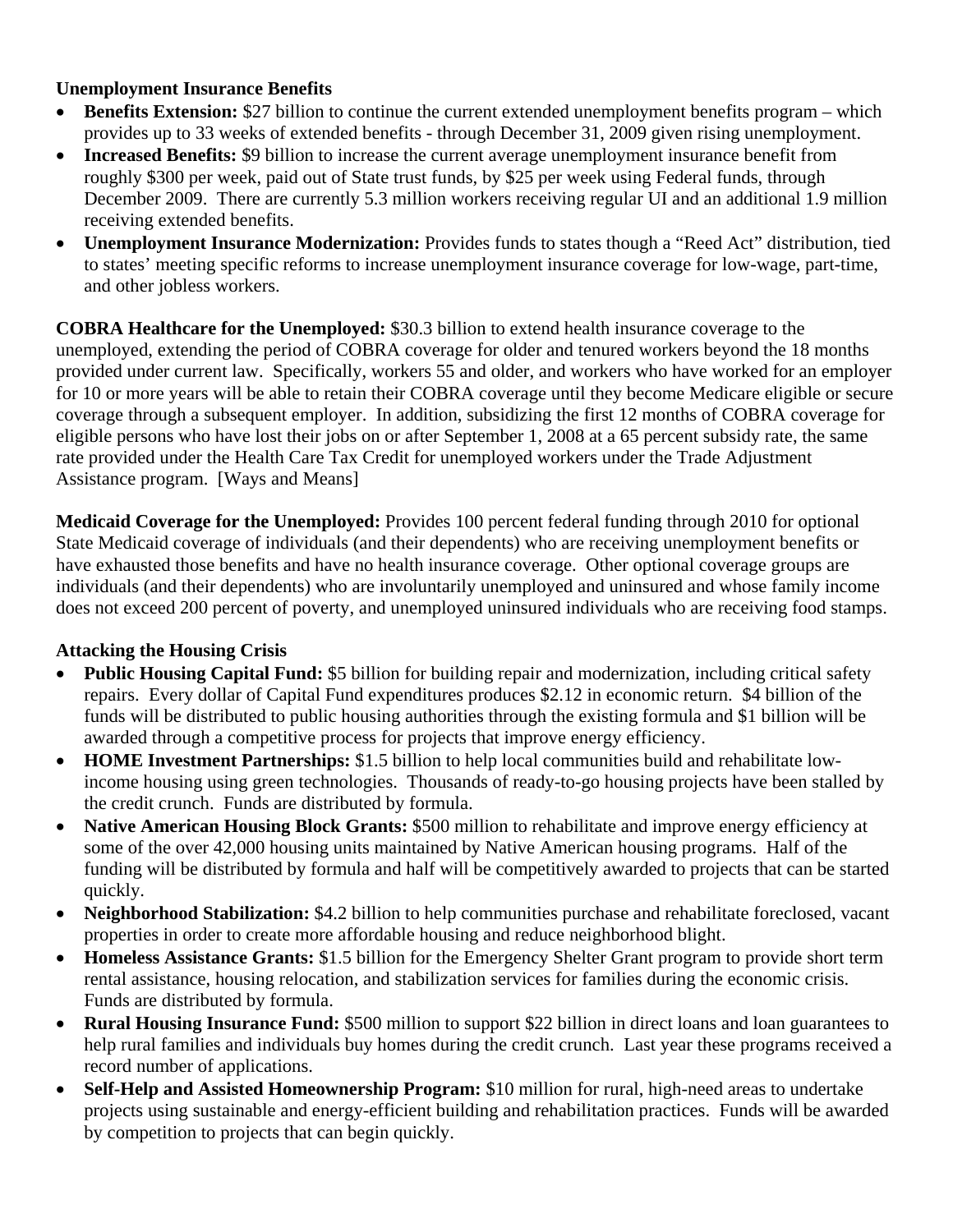- Lead Paint: \$100 million for competitive grants to local governments and nonprofit organizations to remove lead-based paint hazards in low-income housing.
- **Rural Community Facilities:** \$200 million to support \$1.2 billion in grants and loans to rural areas for critical community facilities, such as for healthcare, education, fire and rescue, day care, community centers, and libraries. There are over \$1.2 billion in applications pending.

#### **Alleviating Hunger**

- **Supplemental Nutrition Assistance:** \$20 billion to provide nutrition assistance to modest-income families and to lift restrictions that limit the amount of time individuals can receive food stamps.
- **Senior Nutrition Programs:** \$200 million for formula grants to states for elderly nutrition services including Meals on Wheels and Congregate Meals.
- **Afterschool Meals:** \$726 million to increase the number of states that provide free healthy dinners to children in need.
- **\*Emergency Food Assistance Program**: \$150 million to purchase commodities for food banks to refill emptying shelves.
- **Supplemental Nutrition Program Information Systems:** \$100 million to improve state management information systems for the WIC program.

**Payments to Disabled and Elderly:** \$4.2 billion to help 7.5 million low-income disabled and elderly individuals with rising costs by providing an additional SSI payment in 2009 equal to the average monthly federal payment under the program (approximately \$450 for an individual and \$630 for a couple). This onetime payment will serve as an immediate economic stimulus as half of SSI recipients have no other form of income and the other half average outside income of less than \$450 per month.

**Community Services Block Grant:** \$1 billion for grants to local communities to support employment, food, housing, and healthcare efforts serving those hardest hit by the recession. Community action agencies have seen dramatic increases in requests for their assistance due to rising unemployment, housing foreclosures, and high food and fuel prices.

**Community Development Block Grants:** \$1 billion for community and economic development projects including housing and services for those hit hard by tough economic times.

**Emergency Food and Shelter:** \$200 million to help local community organizations provide food, shelter, and support services to the nation's hungry, homeless, and people in economic crisis including one-month utility payments to prevent service cut-off and one-month rent or mortgage assistance to prevent evictions or help people leave shelters. Funds are distributed by formula based on unemployment and poverty rates.

**Low-Income Home Energy Assistance:** \$1 billion to help low-income families pay for home heating and cooling at a time of rising energy costs.

**Child Support Enforcement:** \$1 billion to provide federal incentive funds for states to collect support owed to families.

**Social Security Administration Disability Backlog and Claims Processing:** \$500 million to help the Social Security Administration process a steep rise in disability and retirement claims, getting people their benefits faster, and preventing existing backlogs from getting worse. Within this total, \$40 million will help SSI upgrade health information technology.

**Centers for Independent Living:** \$200 million for state formula grants to help individuals with disabilities continue to live in their communities.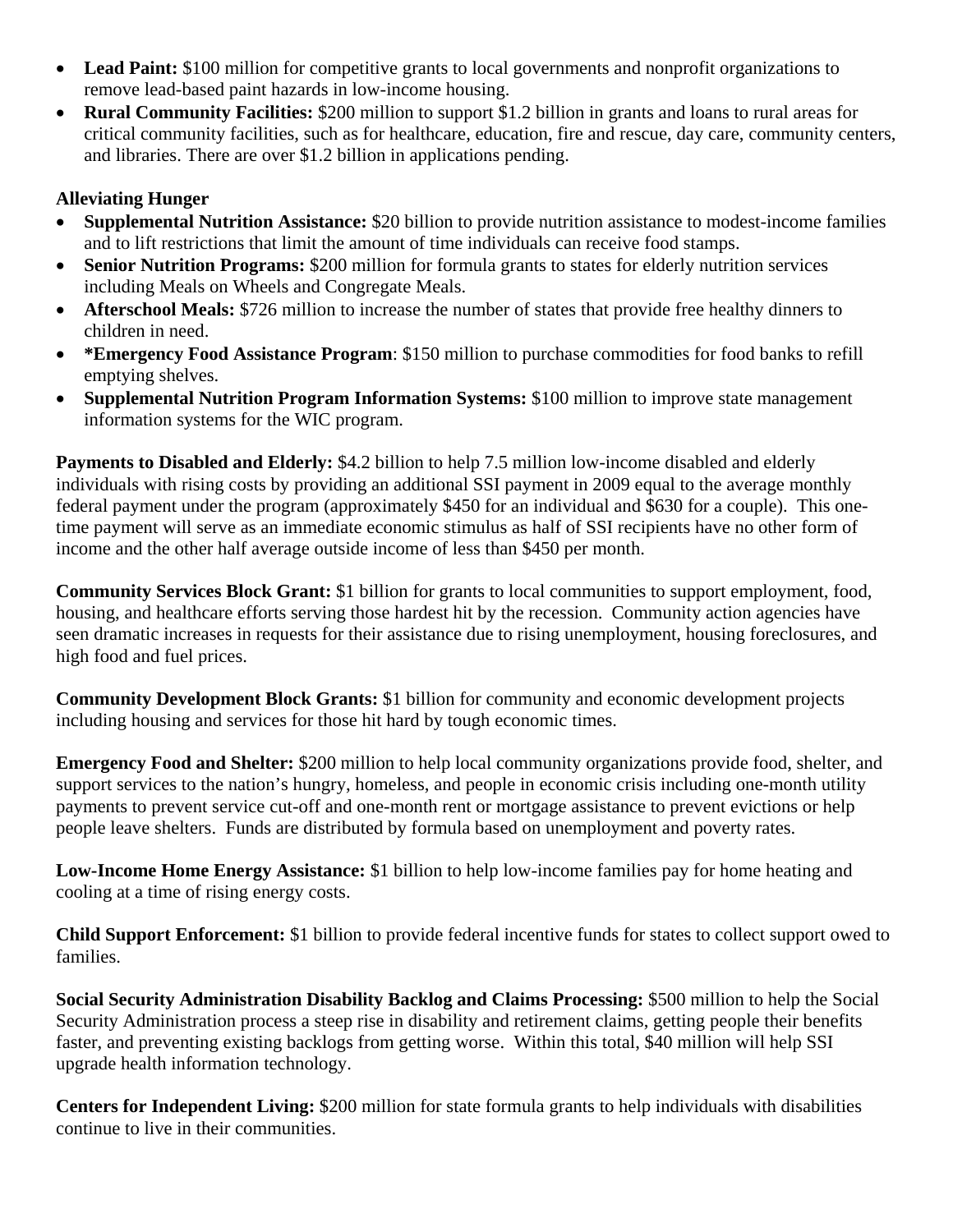**AmeriCorps Programs:** \$200 million to put approximately 16,000 additional AmeriCorps members to work doing national service, meeting needs of vulnerable populations and communities during the recession.

**Compassion Capital Fund:** \$100 million for grants to faith- and community-based organizations to provide critical safety net services to needy individuals and families.

**Department of Labor Worker Protection and Oversight:** \$80 million to ensure that worker protection laws are enforced as recovery infrastructure investments are carried out.

## **SAVE PUBLIC SECTOR JOBS AND PROTECT VITAL SERVICES**

We will provide relief to states, so they can continue to employ teachers, firefighters, and police officers and provide vital services without having to unnecessarily raise middle class taxes.

**Medicaid Aid to States (FMAP):** Approximately \$87 billion to states, increasing through the end of FY 2010 the share of Medicaid costs the federal government reimburses states, with additional relief tied to rates of unemployment. In the previous recession the federal government increased its contribution to Medicaid to help states avoid cuts in health benefits at a time when low-income patient loads are increasing and State revenues are declining.

**State Education and Other Budget Priorities**: \$120 billion to states and school districts to stabilize budgets and prevent tax increases and deep cuts to critical education programs, including:

- \$41 billion to local school districts through Title I (\$13 billion), IDEA (\$13 billion), a new School Modernization and Repair Program (\$14 billion), and the Education Technology program (\$1 billion).
- \$79 billion in state fiscal relief, including: \$39 billion to local school districts and public colleges and universities distributed through existing state and federal formulas; \$15 billion to states as bonus grants as a reward for meeting key performance measures; and \$25 billion to states for other high priority needs such as public safety and other critical services, which may include education.

**Temporary Assistance for Needy Families:** \$2.5 billion for block grants to help States deal with the surge in families needing help during the recession and to prevent them from cutting work programs and services for abused and neglected children.

**State and Local Law Enforcement:** \$4 billion to support state and local law enforcement including \$3 billion for the Byrne Justice Assistance formula grants to support local law enforcement efforts with equipment and operating costs, and \$1 billion for the COPS hiring grant program, to hire about 13,000 new police officers for three years. The grantee is responsible for at least 25% in matching funds and must commit to use their own funds to keep the officer on board in the fourth year.

**Periodic Census and Programs, Communications:** \$1 billion for work necessary to ensure a successful 2010 census, including \$150 million for expanded communications and outreach programs to minimize undercounting of minority groups.

# **OTHER IMPORTANT POLICY PROVISION**

**Medicare and Medicaid Regulations:** The bill extends the moratorium on Medicaid and Medicare regulations.

**\*E-Verify:** Extends the E-Verify authorization for 5 years as passed by the House in July 2008 (H.R. 6633) on a vote of 407-2.